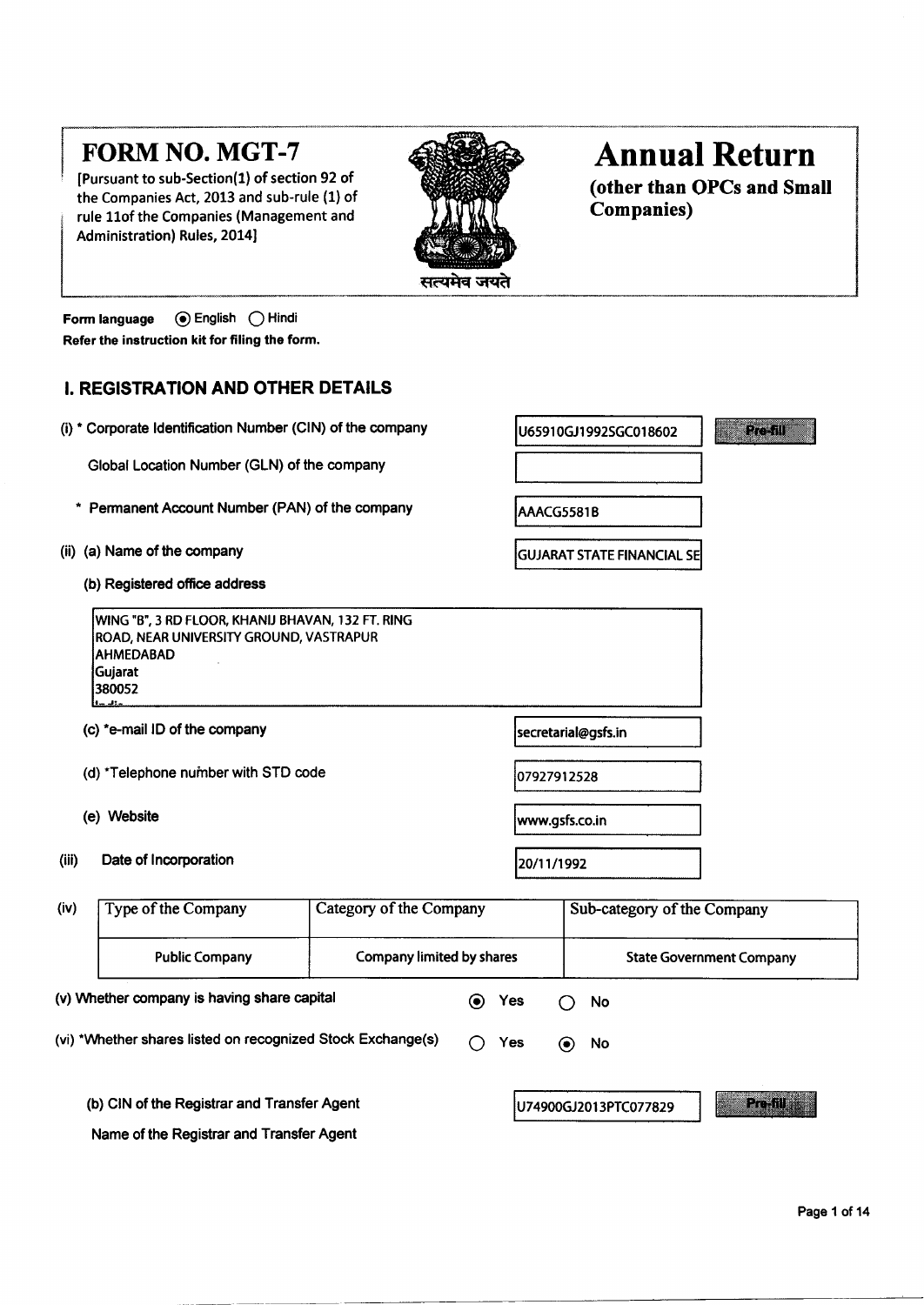| Registered office address of the Registrar and Transfer Agents                     |            |                                 |                                       |              |
|------------------------------------------------------------------------------------|------------|---------------------------------|---------------------------------------|--------------|
| 203, SHANGRILA ARCADE, ABOVE SAMSUNG SHOWROOM,<br>ISHYAMAL CROSS ROADS, SATELLITE, |            |                                 |                                       |              |
| (vii) *Financial year From date   01/04/2020                                       |            | (DD/MM/YYYY) To date            | 31/03/2021                            | (DD/MM/YYYY) |
| (viii) *Whether Annual general meeting (AGM) held                                  |            | Yes<br>$\left( \bullet \right)$ | No                                    |              |
| (a) If yes, date of AGM                                                            | 28/09/2021 |                                 |                                       |              |
| (b) Due date of AGM                                                                | 30/09/2021 |                                 |                                       |              |
| (c) Whether any extension for AGM granted                                          |            | Yes                             | <b>No</b><br>$\left( \bullet \right)$ |              |

\*Number of business activities  $\vert$ 1

| S.No | <b>IMain</b><br><b>Activity</b><br>laroup code | Description of Main Activity group Business | <b>Activity</b><br><b>Code</b> | Description of Business Activity  | % of turnover<br>lof the<br>company |
|------|------------------------------------------------|---------------------------------------------|--------------------------------|-----------------------------------|-------------------------------------|
|      |                                                | <b>Financial and insurance Service</b>      | IK8                            | <b>Other financial activities</b> | 100                                 |

#### III. PARTICULARS OF HOLDING, SUBSIDIARY AND ASSOCIATE COMPANIES (INCLUDING JOINT VENTURES)

\*No. of Companies for which information is to be given  $|_0$ 

**Pre-fill All** 

| S.No | Name of the company | CIN / FCRN | Holding/Subsidiary/Associate/<br>Joint Venture | % of shares held |
|------|---------------------|------------|------------------------------------------------|------------------|
|      |                     |            |                                                |                  |

# IV. SHARE CAPITAL, DEBENTURES AND OTHER SECURITIES OF THE COMPANY

### (i) \*SHARE CAPITAL

(a) Equity share capital

| CDS 20<br>Albert L                           |               | <b>TIME</b>   |               | $\omega\in\{\tilde{\psi}\}_{\omega\in\mathbb{Z}}$ |
|----------------------------------------------|---------------|---------------|---------------|---------------------------------------------------|
| Total number of equity shares                | 200,000,000   | 137,996,059   | 137,996,059   | 137,996,059                                       |
| Total amount of equity shares (in<br>Rupees) | 2,000,000,000 | 1,379,960,590 | 1,379,960,590 | 1,379,960,590                                     |
|                                              |               |               |               |                                                   |

Number of classes and the set of the set of the set of the set of the set of the set of the set of the set of the set of the set of the set of the set of the set of the set of the set of the set of the set of the set of th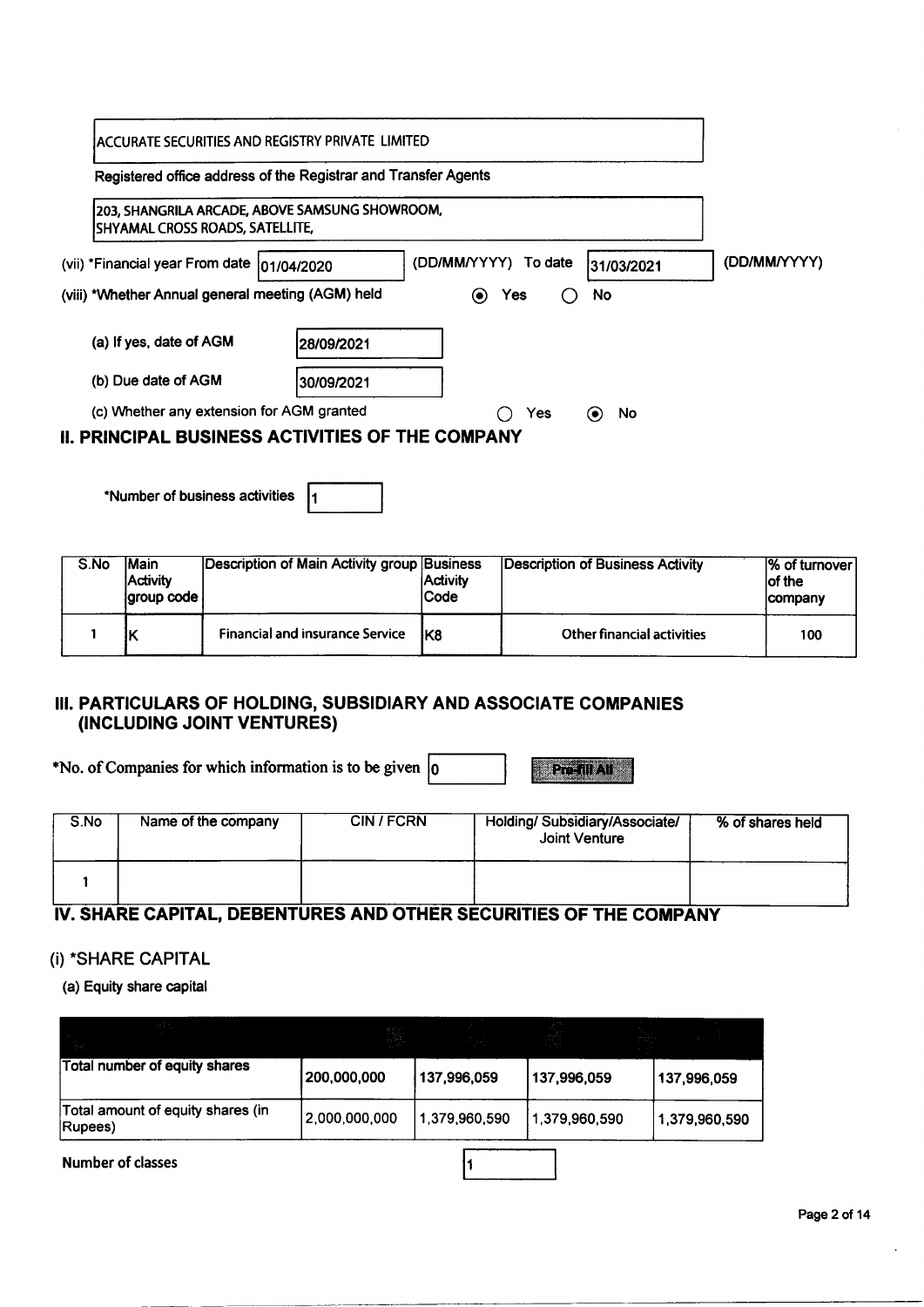| <u> Album ann an Stàitean an Dùbhan ann an Dùbhan ann an Dùbhan ann an Dùbhan ann an Dùbhan ann an Dùbhan ann an Dùbhan ann an Dùbhan ann an Dùbhan ann ann an Dùbhan ann an Dùbhan ann an Dùbhan ann ann an Dùbhan ann an Dùbha</u> |               | anggalan.<br>Tanggalan |               | report of     |
|--------------------------------------------------------------------------------------------------------------------------------------------------------------------------------------------------------------------------------------|---------------|------------------------|---------------|---------------|
|                                                                                                                                                                                                                                      |               |                        |               |               |
| Number of equity shares                                                                                                                                                                                                              | 200,000,000   | 137,996,059            | 137,996,059   | 137,996,059   |
| Nominal value per share (in rupees)                                                                                                                                                                                                  | 10            | 10                     | 10            | 10            |
| Total amount of equity shares (in rupees)                                                                                                                                                                                            | 2,000,000,000 | 1,379,960,590          | 1,379,960,590 | 1,379,960,590 |

#### (b) Preference share capital

| <u> Andreas Andreas Andreas Andreas Andreas Andreas Andreas Andreas Andreas Andreas Andreas Andreas Andreas Andreas Andreas Andreas Andreas Andreas Andreas Andreas Andreas Andreas Andreas Andreas Andreas Andreas Andreas Andr</u> |  | <b>The Second Second Second</b> |  |
|--------------------------------------------------------------------------------------------------------------------------------------------------------------------------------------------------------------------------------------|--|---------------------------------|--|
| Total number of preference shares                                                                                                                                                                                                    |  |                                 |  |
| Total amount of preference shares $\vert_{\Omega}$<br>$ $ (in rupees)                                                                                                                                                                |  |                                 |  |

Number of classes

 $\boxed{\circ}$ 

|  |                                |                                               | 이 사용 등 100ml 이 사용 등 100ml 이 사용 등 100ml 이 사용 등 100ml 이 사용 등 100ml 이 사용 등 100ml 이 사용 등 100ml 이 사용 등 100ml 이 사용 등<br>이 사용 등 100ml 이 사용 등 100ml 이 사용 등 100ml 이 사용 등 100ml 이 사용 등 100ml 이 사용 등 100ml 이 사용 등 100ml 이 사용 등 100ml 이 사용 등 |  |  |  |  |
|--|--------------------------------|-----------------------------------------------|----------------------------------------------------------------------------------------------------------------------------------------------------------------------------------------------------------------------------------|--|--|--|--|
|  |                                |                                               |                                                                                                                                                                                                                                  |  |  |  |  |
|  | Number of preference shares    |                                               |                                                                                                                                                                                                                                  |  |  |  |  |
|  |                                | Nominal value per share (in rupees)           |                                                                                                                                                                                                                                  |  |  |  |  |
|  |                                | Total amount of preference shares (in rupees) |                                                                                                                                                                                                                                  |  |  |  |  |
|  | (c) Unclassified share capital |                                               |                                                                                                                                                                                                                                  |  |  |  |  |

|                                     |  | 929 |  |
|-------------------------------------|--|-----|--|
| Total amount of unclassified shares |  |     |  |

## (d) Break-up of paid-up share capital

| 한 동안 이 사람이 아래 보기 위해 보기 위해 보기 위해 보기 위해 보기 위해 보기 위해 보기 위해 보기 위해 보기 위해 보기 위해 보기 위해 보기 위해 보기<br>1988년 - 대한민국의 대한민국의 대한민국의 대한민국의 대한민국의 대한민국의 대한민국의 대한민국의 대한민국의 대한민국의 대한민국의 대한민국의 대한민국의 대한민국의 대한민국의 대한민국의 대한민국의 |          |                                                               |              |             |             | - 꽃성 도시 |
|-----------------------------------------------------------------------------------------------------------------------------------------------------------------------------------------------------------|----------|---------------------------------------------------------------|--------------|-------------|-------------|---------|
|                                                                                                                                                                                                           |          |                                                               |              |             |             |         |
|                                                                                                                                                                                                           |          |                                                               |              |             |             |         |
| <b>Equity shares</b>                                                                                                                                                                                      | Physical | <b>DEMAT</b>                                                  | <b>Total</b> |             |             |         |
| At the beginning of the year                                                                                                                                                                              |          | 106,280,011 31,716,048   137996059   1,379,960,5   1,379,960, |              |             |             |         |
| Increase during the year                                                                                                                                                                                  | 0        | $\mathbf 0$                                                   | 0            | $\mathbf 0$ | $\mathbf 0$ |         |
| i. Pubic Issues                                                                                                                                                                                           | 0        | 0                                                             | 0            | 0           | 0           | IO      |
| ii. Rights issue                                                                                                                                                                                          | 0        | 0                                                             | 0            | $\mathbf 0$ | 0           | 10      |
| iii. Bonus issue                                                                                                                                                                                          | 0        | 0                                                             | 0            | $\mathbf 0$ | $\mathbf 0$ | 10      |
| iv. Private Placement/ Preferential allotment                                                                                                                                                             | 0        | 0                                                             | 0            | $\mathbf 0$ | $\mathbf 0$ | IO      |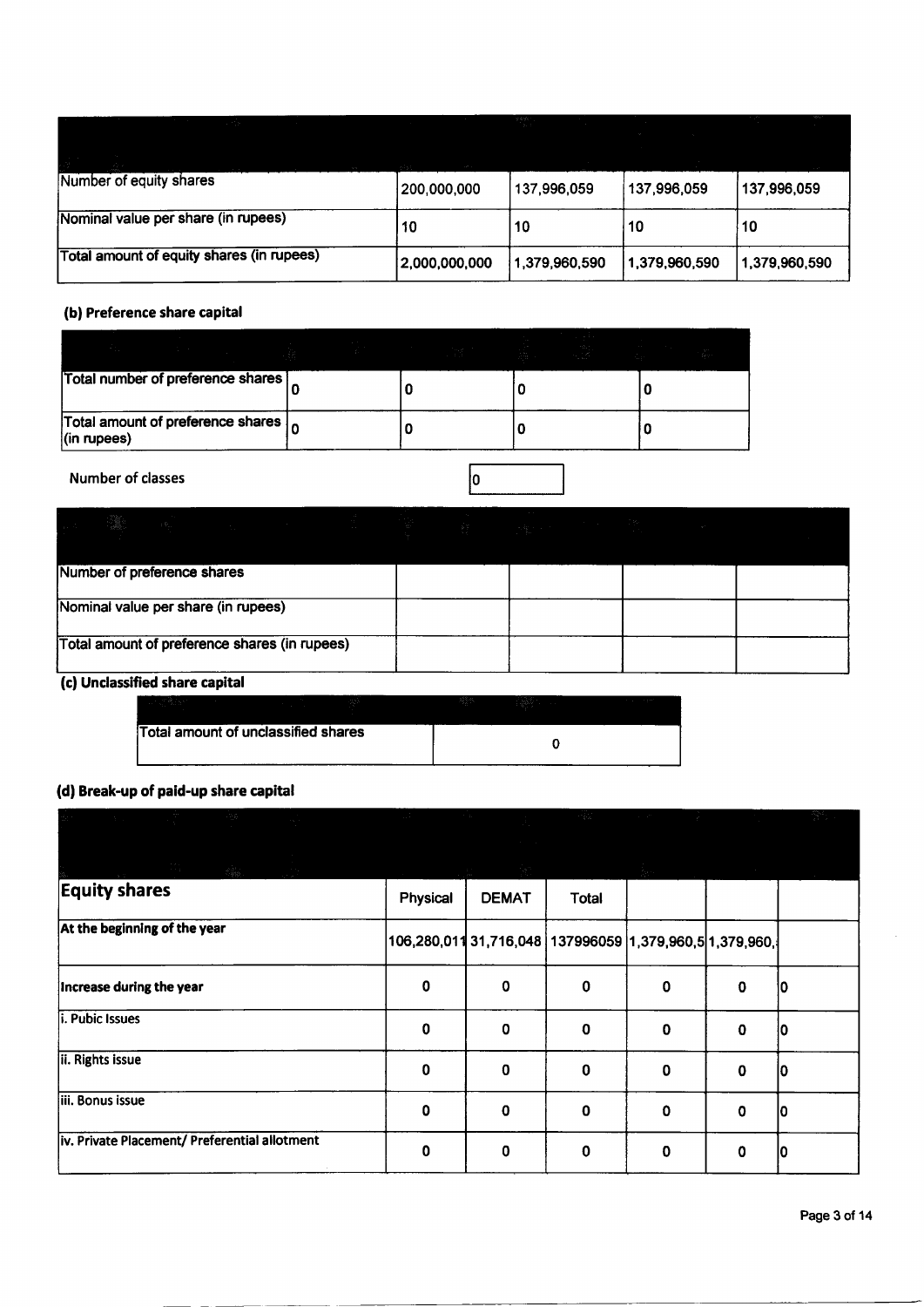| v. ESOPs                            |             |             |                                                                |             |             |    |
|-------------------------------------|-------------|-------------|----------------------------------------------------------------|-------------|-------------|----|
|                                     | $\pmb{0}$   | $\mathbf 0$ | $\mathbf 0$                                                    | $\mathbf 0$ | $\mathbf 0$ | 10 |
| vi. Sweat equity shares allotted    | 0           | $\mathbf 0$ | $\pmb{0}$                                                      | $\mathbf 0$ | $\mathbf 0$ | 10 |
| vii. Conversion of Preference share | $\pmb{0}$   | $\mathbf 0$ | $\mathbf 0$                                                    | $\mathbf 0$ | $\mathbf 0$ | 10 |
| viii. Conversion of Debentures      | 0           | $\mathbf 0$ | 0                                                              | $\pmb{0}$   | $\mathbf 0$ | 10 |
| ix. GDRs/ADRs                       | 0           | $\mathbf 0$ | $\mathbf 0$                                                    | $\pmb{0}$   | $\pmb{0}$   | 10 |
| x. Others, specify                  |             |             |                                                                |             |             |    |
| <b>Decrease during the year</b>     | $\mathbf 0$ | $\mathbf 0$ | $\mathbf 0$                                                    | $\mathbf 0$ | $\mathbf 0$ | 10 |
| i. Buy-back of shares               | 0           | $\mathbf 0$ | 0                                                              | $\mathbf 0$ | $\mathbf 0$ | 10 |
| ii. Shares forfeited                | 0           | $\pmb{0}$   | $\pmb{0}$                                                      | 0           | $\mathbf 0$ | İ0 |
| iii. Reduction of share capital     | $\pmb{0}$   | $\mathbf 0$ | $\mathbf 0$                                                    | $\pmb{0}$   | $\pmb{0}$   | 10 |
| iv. Others, specify                 |             |             |                                                                |             |             |    |
| At the end of the year              |             |             | 106,280,011  31,716,048   137996059   1,379,960,5   1,379,960, |             |             |    |
|                                     |             |             |                                                                |             |             |    |
| <b>Preference shares</b>            |             |             |                                                                |             |             |    |
| At the beginning of the year        | $\mathbf 0$ | $\pmb{0}$   | 0                                                              | $\mathbf 0$ | $\pmb{0}$   |    |
| Increase during the year            | $\mathbf 0$ | $\mathbf 0$ | 0                                                              | $\mathbf 0$ | $\mathbf 0$ | 10 |
| i. Issues of shares                 | $\mathbf 0$ | 0           | $\mathbf 0$                                                    | $\bf{0}$    | $\pmb{0}$   | 10 |
| ii. Re-issue of forfeited shares    | $\mathbf 0$ | $\pmb{0}$   | $\mathbf 0$                                                    | $\mathbf 0$ | $\pmb{0}$   | 10 |
| iii. Others, specify                |             |             |                                                                |             |             |    |
| <b>Decrease during the year</b>     | $\pmb{0}$   | $\pmb{0}$   | $\mathbf 0$                                                    | $\mathbf 0$ | $\pmb{0}$   | lо |
| i. Redemption of shares             | $\mathbf 0$ | 0           | 0                                                              | 0           | $\pmb{0}$   | 0  |
| ii. Shares forfeited                | $\pmb{0}$   | $\pmb{0}$   | $\pmb{0}$                                                      | $\pmb{0}$   | 0           | 0  |
| iii. Reduction of share capital     | $\pmb{0}$   | 0           | $\mathbf 0$                                                    | $\bf{0}$    | $\pmb{0}$   | 0  |
| iv. Others, specify                 |             |             |                                                                |             |             |    |

lSlN of the equity shares of the company

Page 4 of 14

 $\ddot{\phantom{a}}$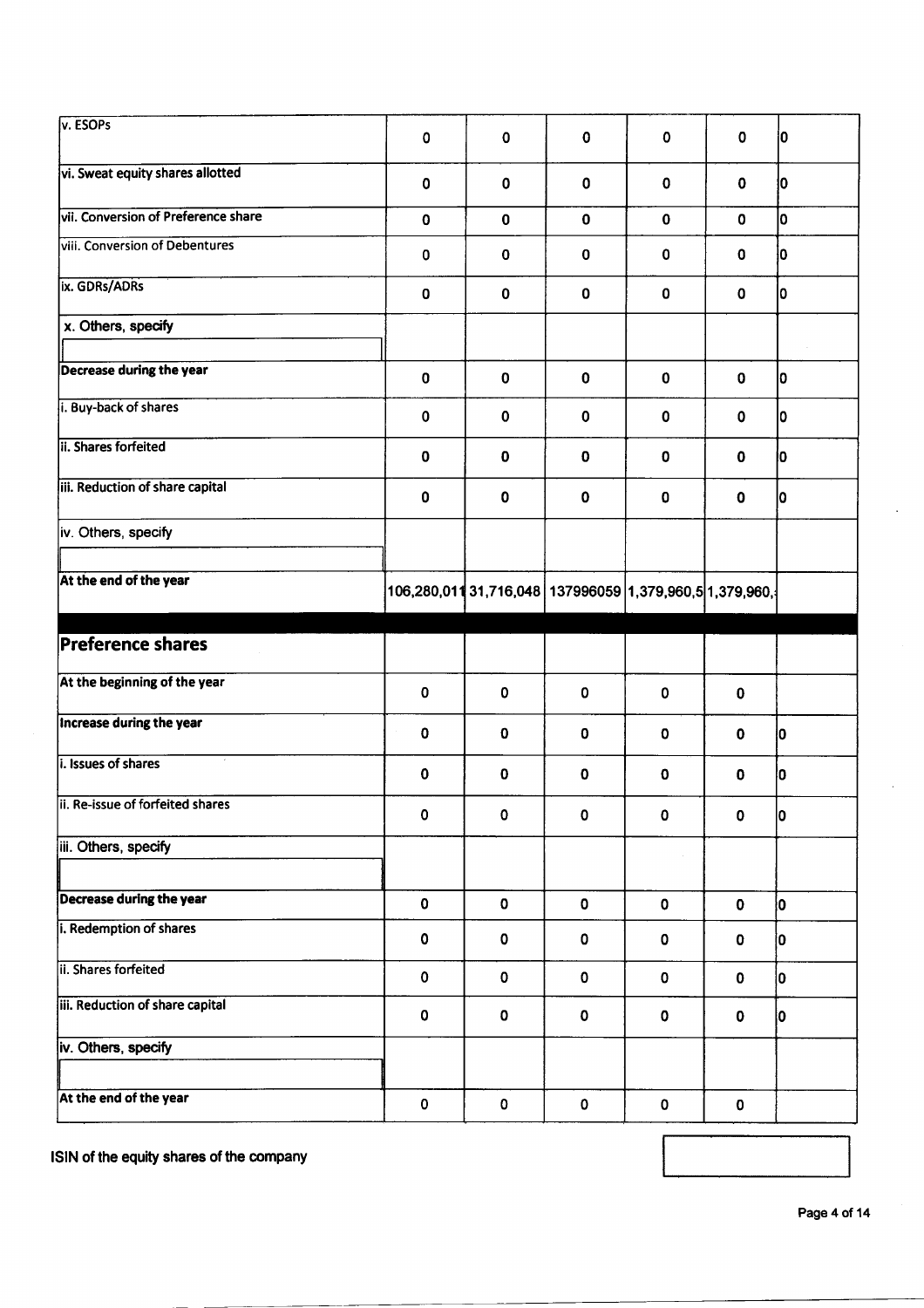|                | (ii) Details of stock split/consolidation during the year (for each class of shares) |     |     |       |
|----------------|--------------------------------------------------------------------------------------|-----|-----|-------|
|                | <b>Class of shares</b>                                                               | (i) | (i) | (iii) |
| Before split / | Number of shares                                                                     |     |     |       |
| Consolidation  | Face value per share                                                                 |     |     |       |
| After split /  | Number of shares                                                                     |     |     |       |
| Consolidation  | Face value per share                                                                 |     |     |       |

#### (iii) Details of shares/Debentures Transfers since closure date of last financial year (or in the case of the first return at any time since the incorporation of the company)  $^\star$

| <b>Nil</b><br>[Details being provided in a CD/Digital Media] | $\bigcap$ Yes | $\odot$ No   | <b>Not Applicable</b><br>$\bigcap$ |
|--------------------------------------------------------------|---------------|--------------|------------------------------------|
| Separate sheet attached for details of transfers             | $\odot$ Yes   | $\bigcap$ No |                                    |

Note: ln case list of transfer exceeds 10, option for submission as a separate sheet attachment or submission in a CD/Digital Media may be shown.

|                                                    | Date of the previous annual general meeting                                   | 30/09/2020                |  |  |  |  |
|----------------------------------------------------|-------------------------------------------------------------------------------|---------------------------|--|--|--|--|
| Date of registration of transfer (Date Month Year) |                                                                               |                           |  |  |  |  |
|                                                    | - Equity, 2- Preference Shares, 3 - Debentures, 4 - Stock<br>Type of transfer |                           |  |  |  |  |
| <b>Units Transferred</b>                           | Number of Shares/ Debentures/<br>Amount per Share/<br>Debenture/Unit (in Rs.) |                           |  |  |  |  |
| <b>Ledger Folio of Transferor</b>                  |                                                                               |                           |  |  |  |  |
| <b>Transferor's Name</b>                           |                                                                               |                           |  |  |  |  |
|                                                    | Surname                                                                       | middle name<br>first name |  |  |  |  |
|                                                    | <b>Ledger Folio of Transferee</b>                                             |                           |  |  |  |  |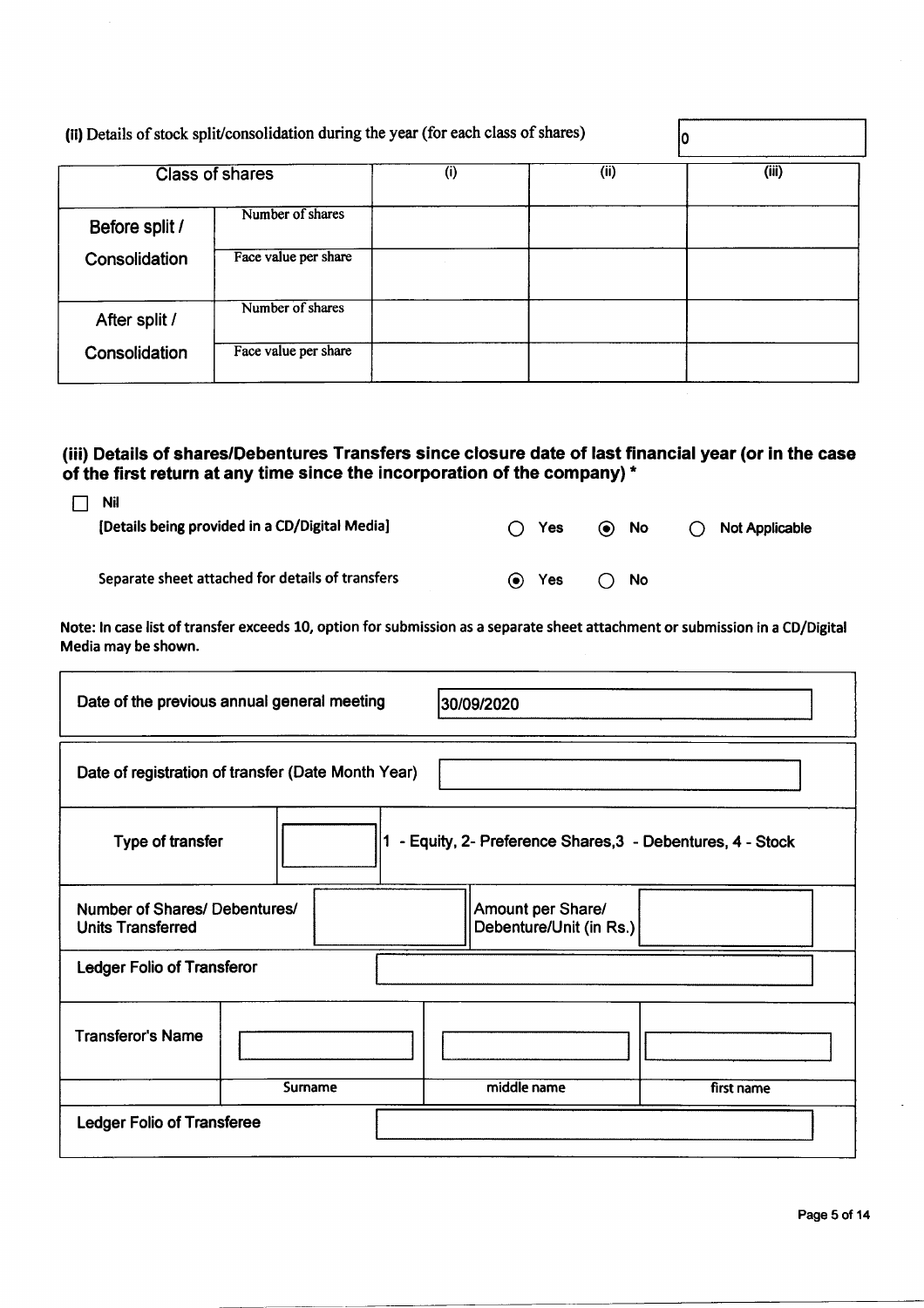| <b>Transferee's Name</b> |         |             |            |
|--------------------------|---------|-------------|------------|
|                          | Surname | middle name | first name |

| Date of registration of transfer (Date Month Year)                                                        |         |  |                                                           |            |  |  |
|-----------------------------------------------------------------------------------------------------------|---------|--|-----------------------------------------------------------|------------|--|--|
| Type of transfer                                                                                          |         |  | - Equity, 2- Preference Shares, 3 - Debentures, 4 - Stock |            |  |  |
| Amount per Share/<br>Number of Shares/ Debentures/<br>Debenture/Unit (in Rs.)<br><b>Units Transferred</b> |         |  |                                                           |            |  |  |
| <b>Ledger Folio of Transferor</b>                                                                         |         |  |                                                           |            |  |  |
| <b>Transferor's Name</b>                                                                                  |         |  |                                                           |            |  |  |
|                                                                                                           | Surname |  | middle name                                               | first name |  |  |
| <b>Ledger Folio of Transferee</b>                                                                         |         |  |                                                           |            |  |  |
| <b>Transferee's Name</b>                                                                                  |         |  |                                                           |            |  |  |
|                                                                                                           | Surname |  | middle name                                               | first name |  |  |

# (iv) \*Debentures (Outstanding as at the end of financial year)

| <b>Particulars</b>                  | Number of units | Nominal value per<br>unit | <b>Total value</b> |
|-------------------------------------|-----------------|---------------------------|--------------------|
| Non-convertible debentures          | 0               |                           |                    |
| Partly convertible debentures       |                 |                           |                    |
| <b>Fully convertible debentures</b> | O               |                           | o                  |
| Total<br>$\sim$ $\sim$ $\sim$<br>.  |                 |                           |                    |

Details of debentures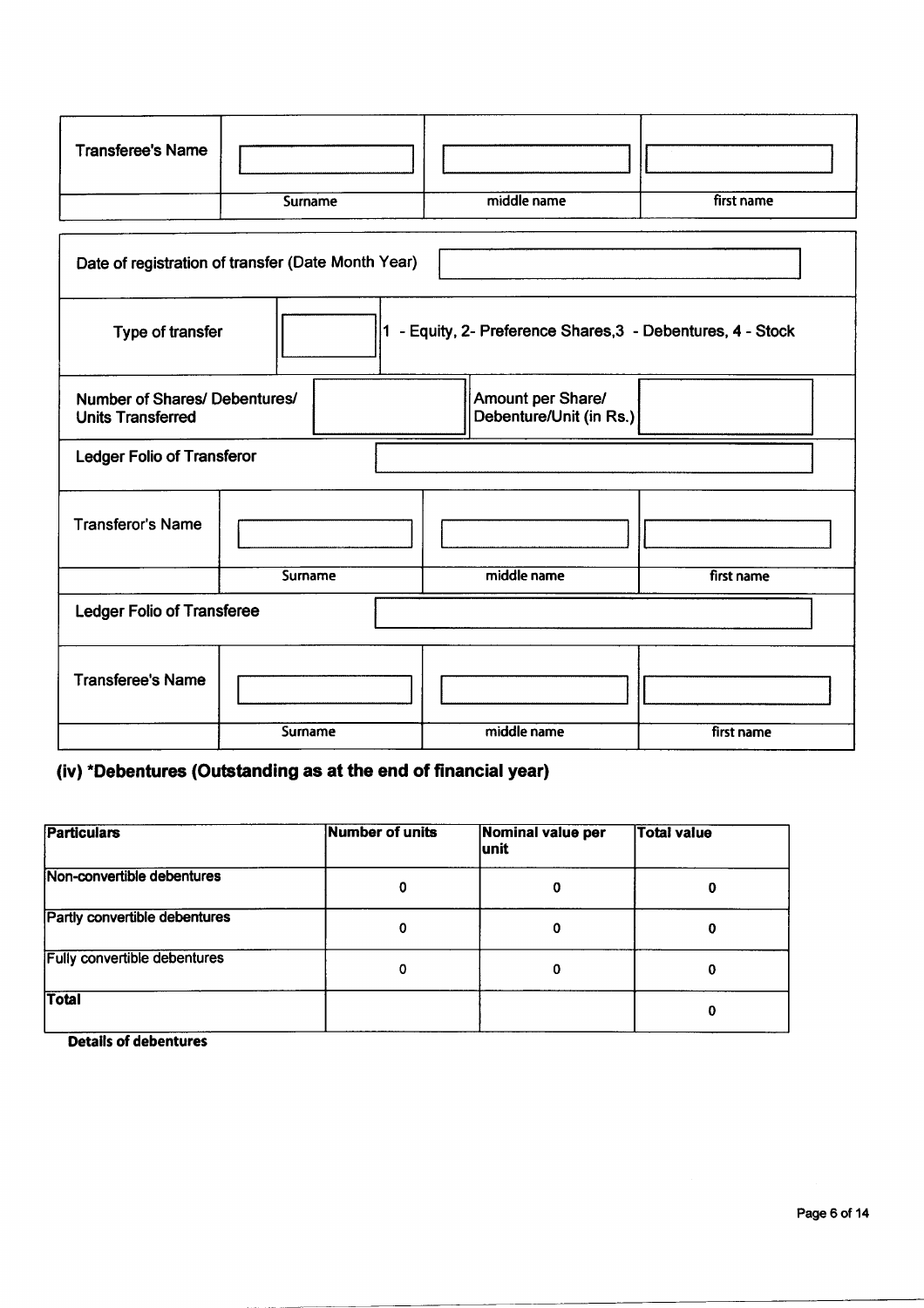| <b>Class of debentures</b>           | Outstanding as at<br>the beginning of the year<br>Ivear | Increase during the Decrease during the Outstanding as at<br><b>Ivear</b> | the end of the year |
|--------------------------------------|---------------------------------------------------------|---------------------------------------------------------------------------|---------------------|
| Non-convertible debentures           |                                                         |                                                                           |                     |
| <b>Partly convertible debentures</b> |                                                         |                                                                           |                     |
| <b>Fully convertible debentures</b>  |                                                         |                                                                           |                     |

#### (v) Securities (other than shares and debentures)

| 177 YOYUNGOO (YGIYI GIMI) YIMIYY UNU UYYYIGHYY |                                |                                |                                |                                |                            |  |  |
|------------------------------------------------|--------------------------------|--------------------------------|--------------------------------|--------------------------------|----------------------------|--|--|
| Type of<br>Securities                          | Number of<br><b>Securities</b> | Nominal Value of<br>leach Unit | <b>Total Nominal</b><br>lValue | Paid up Value of<br>leach Unit | <b>Total Paid up Value</b> |  |  |
| <b>GOVERNMENT SECURIL</b>                      | 581,037,600                    | 100                            | 58,103,760,000                 | 100                            | 58,103,760,000             |  |  |
| <b>BONDS</b>                                   | 4.000                          | 1000000                        | 4,000,000,000                  | 1000000                        | 4,000,000,000              |  |  |
| Total                                          | 581,041,600                    |                                | 62,103,760,000                 |                                | 62,103,760,000             |  |  |

### r and net worth of the company (as defined in

# (i) Turnover

31,178,806,928.34

 $\sqrt{2}$ 

## (ii) Net worth of the Company

45,954,567,023.36

VI. (a) \*SHARE HOLDING PATTERN - Promoters

| <b>S. No.</b>    | Category                                | <b>Equity</b>           |             | <b>Preference</b> |                   |
|------------------|-----------------------------------------|-------------------------|-------------|-------------------|-------------------|
|                  |                                         | <b>Number of shares</b> | Percentage  | Number of shares  | <b>Percentage</b> |
| $\overline{1}$ . | Individual/Hindu Undivided Family       |                         |             |                   |                   |
|                  | (i) Indian                              | $\pmb{0}$               | $\mathbf 0$ | $\mathbf 0$       |                   |
|                  | (ii) Non-resident Indian (NRI)          | $\mathbf 0$             | $\mathbf 0$ | $\mathbf 0$       |                   |
|                  | (iii) Foreign national (other than NRI) | $\pmb{0}$               | $\mathbf 0$ | $\mathbf 0$       |                   |
| 2.               | Government                              |                         |             |                   |                   |
|                  | (i) Central Government                  | 0                       | $\bf{0}$    | $\pmb{0}$         |                   |
|                  | (ii) State Government                   | 106,280,011             | 77.02       | $\mathbf 0$       |                   |
|                  | (iii) Government companies              | $\bf{0}$                | $\mathbf 0$ | $\mathbf 0$       |                   |
| 3.               | Insurance companies                     | 0                       | $\mathbf 0$ | $\bf{0}$          |                   |
| 4.               | Banks                                   | 0                       | $\pmb{0}$   | 0                 |                   |
| 5.               | <b>Financial institutions</b>           | 0                       | ${\bf 0}$   | 0                 |                   |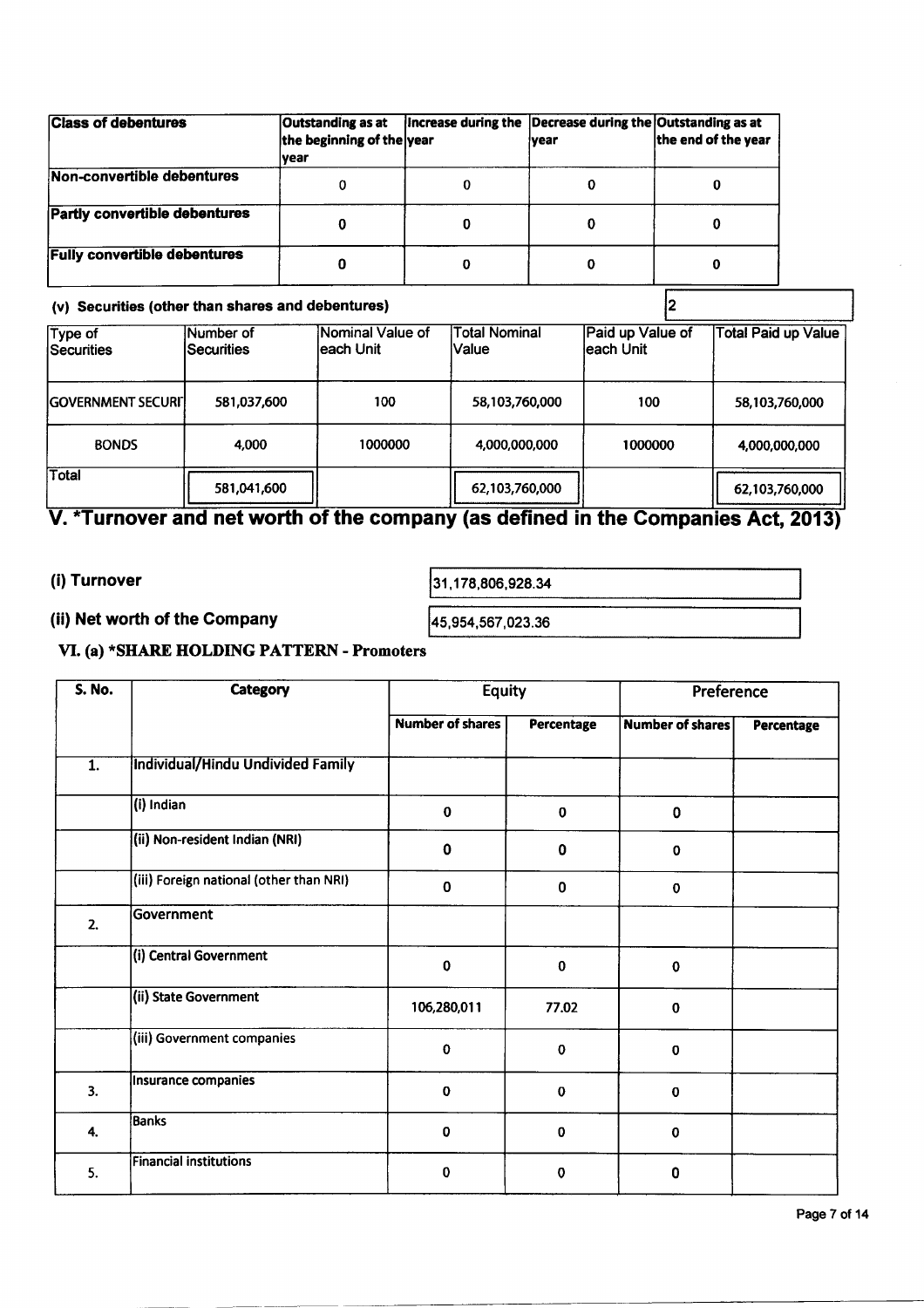| 6.  | Foreign institutional investors         | 0           | 0     | 0 |  |
|-----|-----------------------------------------|-------------|-------|---|--|
| 7.  | Mutual funds                            | 0           | 0     | 0 |  |
| 8.  | Venture capital                         | 0           | 0     | 0 |  |
| 9.  | Body corporate<br>(not mentioned above) | 0           | 0     | 0 |  |
| 10. | Others                                  | 0           | 0     | 0 |  |
|     | <b>Total</b>                            | 106,280,011 | 77.02 | 0 |  |

Total number of shareholders (promoters)

 $\vert$ 12

# (b) \*SHARE HOLDING PATTERN - Public/Other than promoters

| <b>S. No.</b>    | Category                                       | <b>Equity</b>           |             | Preference              |            |
|------------------|------------------------------------------------|-------------------------|-------------|-------------------------|------------|
|                  |                                                | <b>Number of shares</b> | Percentage  | <b>Number of shares</b> | Percentage |
| $\overline{1}$ . | <b>Individual/Hindu Undivided Family</b>       |                         |             | $\bar{z}$               |            |
|                  | (i) Indian                                     | $\mathbf 0$             | $\pmb{0}$   | $\mathbf 0$             |            |
|                  | (ii) Non-resident Indian (NRI)                 | $\mathbf 0$             | 0           | $\pmb{0}$               |            |
|                  | (iii) Foreign national (other than NRI)        | $\mathbf 0$             | $\mathbf 0$ | $\mathbf 0$             |            |
| 2.               | Government                                     |                         |             |                         |            |
|                  | (i) Central Government                         | $\mathbf 0$             | $\mathbf 0$ | $\pmb{0}$               |            |
|                  | (ii) State Government                          | $\pmb{0}$               | $\bf{0}$    | $\pmb{0}$               |            |
|                  | (iii) Government companies                     | 31,716,048              | 22.98       | $\pmb{0}$               |            |
| 3.               | Insurance companies                            | $\mathbf 0$             | $\mathbf 0$ | $\mathbf 0$             |            |
| 4.               | Banks                                          | $\mathbf 0$             | $\mathbf 0$ | $\pmb{0}$               |            |
| 5.               | <b>Financial institutions</b>                  | 0                       | $\pmb{0}$   | $\pmb{0}$               |            |
| 6.               | Foreign institutional investors                | $\mathbf 0$             | $\pmb{0}$   | $\mathbf 0$             |            |
| 7.               | <b>Mutual funds</b>                            | $\pmb{0}$               | $\mathbf 0$ | $\mathbf 0$             |            |
| 8.               | Venture capital                                | $\mathbf 0$             | $\pmb{0}$   | $\pmb{0}$               |            |
| 9.               | <b>Body corporate</b><br>(not mentioned above) | $\pmb{0}$               | $\pmb{0}$   | $\mathbf 0$             |            |
| 10.              | Others                                         | 0                       | $\mathbf 0$ | $\mathbf 0$             |            |

 $\bar{\lambda}$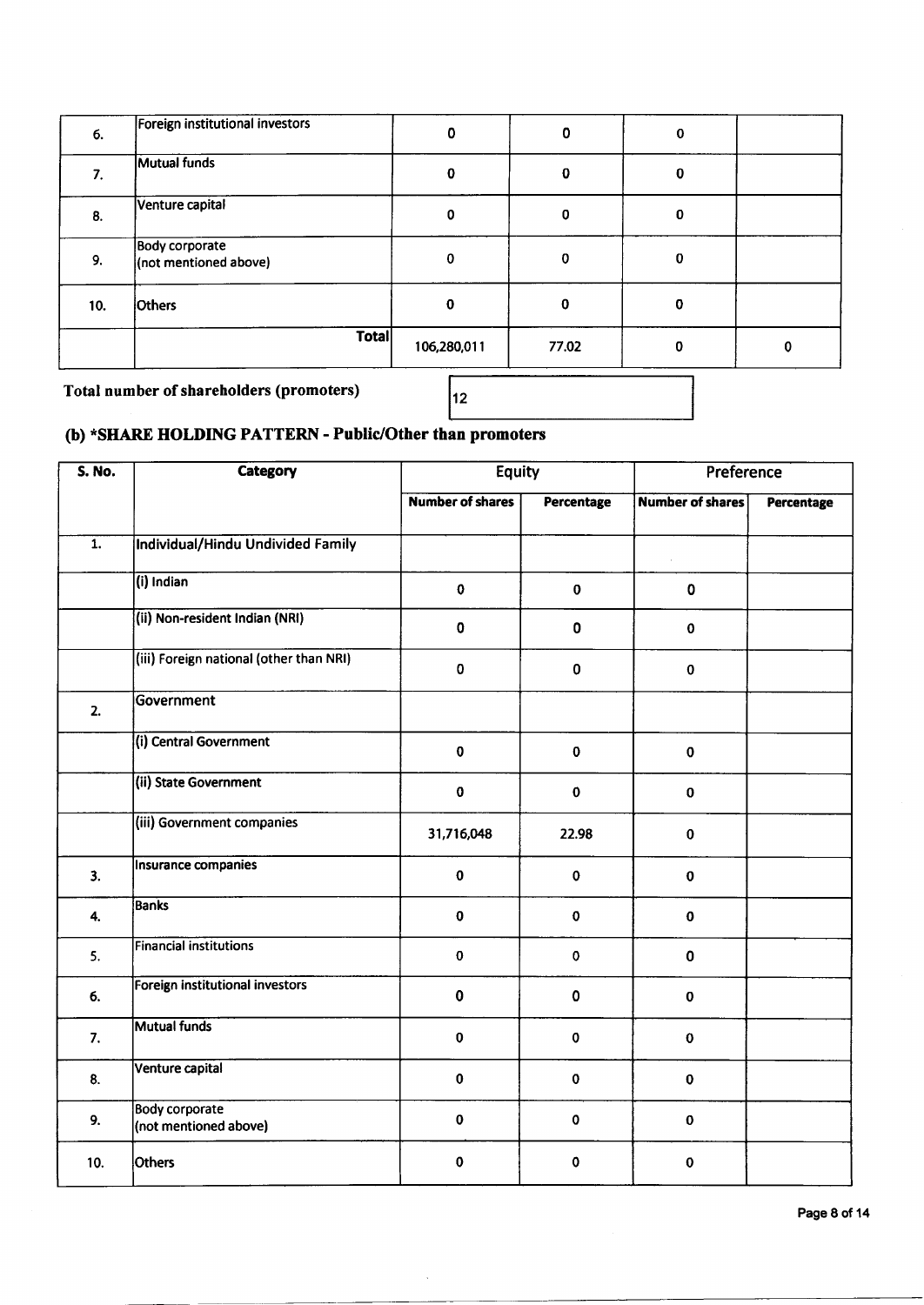|                                                     | <b>Total</b>                                    | 31,716,048 | 22.98 |  |  |  |  |
|-----------------------------------------------------|-------------------------------------------------|------------|-------|--|--|--|--|
| Total number of shareholders (other than promoters) |                                                 |            |       |  |  |  |  |
|                                                     | Total number of shareholders (Promoters+Public/ |            |       |  |  |  |  |

Other than promoters) (13

VII. \*NUMBER OF PROMOTERS, MEMBERS, DEBENTURE HOLDERS (Details, Promoters, Members (other than promoters), Debenture holders)

|                                   |    | đ  |
|-----------------------------------|----|----|
| Promoters                         | 12 | 12 |
| Members<br>(other than promoters) |    |    |
| <b>Debenture holders</b>          |    |    |

#### VIII. DETAILS OF DIRECTORS AND KEY MANAGERIAL PERSONNEL

#### (A) \*Composition of Board of Directors

| Category                             | Number of directors at the<br>beginning of the year |               |                  | Number of directors at the end<br>of the year | Percentage of shares held by<br>directors as at the end of year |               |
|--------------------------------------|-----------------------------------------------------|---------------|------------------|-----------------------------------------------|-----------------------------------------------------------------|---------------|
|                                      | Executive                                           | Non-executive | <b>Executive</b> | Non-executive                                 | Executive                                                       | Non-executive |
| A. Promoter                          | 0                                                   | 0             | $\mathbf 0$      | $\mathbf 0$                                   | 0                                                               | 0             |
| <b>B. Non-Promoter</b>               | 0                                                   | 1             | $\mathbf 0$      | $\overline{\mathbf{c}}$                       | 0                                                               | 0             |
| (i) Non-Independent                  | 0                                                   | 0             | $\Omega$         | $\pmb{0}$                                     | 0                                                               | 0             |
| (ii) Independent                     | 0                                                   |               | $\mathbf{0}$     | $\overline{2}$                                | 0                                                               | 0             |
| C. Nominee Directors<br>representing | 1                                                   | 4             | 1                | 4                                             | 0                                                               | 0             |
| $(i)$ Banks & FIs                    | $\mathbf 0$                                         | $\mathbf 0$   | $\mathbf 0$      | 0                                             | $\mathbf 0$                                                     | 0             |
| (ii) Investing institutions          | $\mathbf 0$                                         | $\mathbf 0$   | $\mathbf 0$      | $\mathbf 0$                                   | $\mathbf 0$                                                     | 0             |
| (iii) Government                     | 1                                                   | 4             | 1                | 4                                             | 0                                                               | 0             |
| (iv) Small share holders             | $\mathbf{0}$                                        | 0             | $\Omega$         | 0                                             | 0                                                               | 0             |
| $(v)$ Others                         | $\mathbf 0$                                         | 0             | $\mathbf 0$      | 0                                             | $\mathbf 0$                                                     | 0             |
| Total                                |                                                     | 5             |                  | 6                                             | 0                                                               | 0             |

Number of Directors and Key managerial personnel (who is not director) as on the financial year end date  $|9|$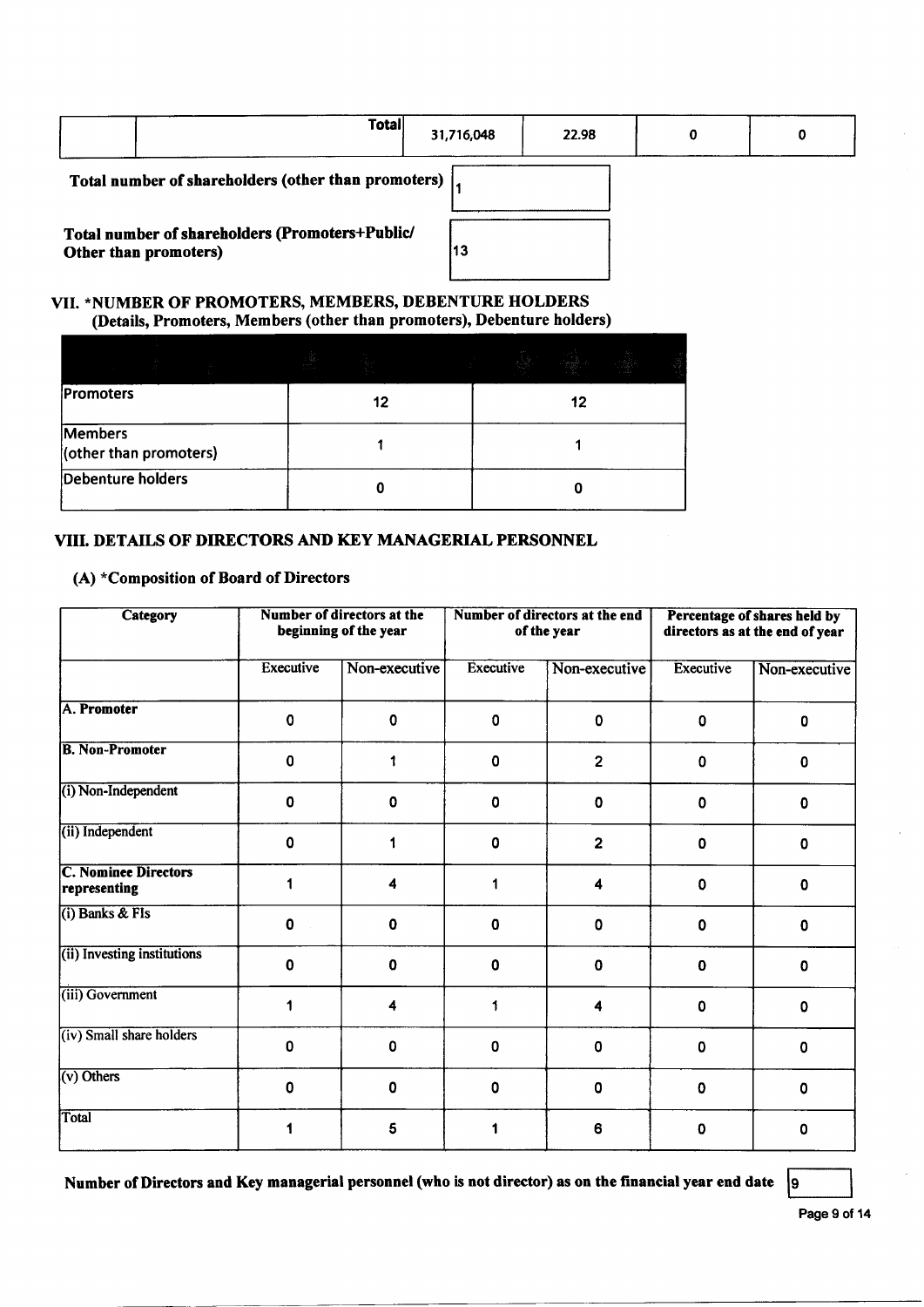|  | (B) (i) *Details of directors and Key managerial personnel as on the closure of financial year |
|--|------------------------------------------------------------------------------------------------|
|--|------------------------------------------------------------------------------------------------|

| <b>Name</b>            | DIN/PAN    | Designation              | Number of equity<br>share(s) held | Date of cessation (after closure of<br>financial year : If any) |
|------------------------|------------|--------------------------|-----------------------------------|-----------------------------------------------------------------|
| KUNIYIL KAILASHNATI    | 00587901   | <b>Director</b>          | 0                                 |                                                                 |
| <b>PANKAJ JOSHI</b>    | 01532892   | <b>Managing Director</b> | 0                                 |                                                                 |
| <b>MILIND TORAWANE</b> | 03632394   | Nominee director         | 0                                 |                                                                 |
| <b>ARTI KANWAR</b>     | 03535973   | Nominee director         | $\Omega$                          |                                                                 |
| <b>SUNIL TALATI</b>    | 00621947   | <b>Director</b>          | 0                                 |                                                                 |
| <b>BHADRESH MEHTA</b>  | 02625115   | <b>Director</b>          | O                                 |                                                                 |
| <b>MEHUL K VASAVA</b>  | 08918906   | Nominee director         | 0                                 |                                                                 |
| INITIN BHOGILAL SHAII  | AHBPS8307A | <b>CFO</b>               | 0                                 |                                                                 |
| <b>NEERAJ JAIN</b>     | AOOPJ0895G | Company Secretar         | 0                                 |                                                                 |

(ii) Particulars of change in director(s) and Key managerial personnel during the year

| <b>Name</b>               | DIN/PAN    | Designation at the<br>beginning / during<br>lthe financial vear | Date of appointment/<br>change in designation/<br>lcessation | Nature of change (Appointment/<br>Change in designation/ Cessation) |
|---------------------------|------------|-----------------------------------------------------------------|--------------------------------------------------------------|---------------------------------------------------------------------|
| <b>SUNIL TALATI</b>       | 00621947   | <b>Director</b>                                                 | 15/07/2020                                                   | Appointment                                                         |
| <b>IKAMLESH KANJIBHAI</b> | 08687563   | Nominee director                                                | 06/10/2020                                                   | Cessation                                                           |
| IANIL CHANCHAL CHAI       | AEEPM7755A | Company Secretar                                                | 06/10/2020                                                   | Cessation                                                           |
| <b>NEERAJ JAIN</b>        | AOOPJ0895G | Company Secretar                                                | 07/10/2020                                                   | Appointment                                                         |
| <b>MEHUL K VASAVA</b>     | 08918906   | Nominee director                                                | 14/10/2020                                                   | Appointment                                                         |

#### IX. MEETINGS OF MEMBERS'CLASS OF MEMBERS'BOARD'COMMITTEES OF THE BOARD OF **DIRECTORS**

A. MEMBERS/CLASS /REQUISITIONED/NCLT/COURT CONVENED MEETINGS

| Number of meetings held     |                 |                                               |                                |                            |
|-----------------------------|-----------------|-----------------------------------------------|--------------------------------|----------------------------|
| Type of meeting             | Date of meeting | <b>Total Number of</b><br>Members entitled to | Attendance                     |                            |
|                             |                 | attend meeting                                | Number of members<br>lattended | % of total<br>shareholding |
| <b>ANNUAL GENERAL MEETI</b> | 30/09/2020      | 13                                            | 13                             | 100                        |

 $\vert$ <sub>5</sub>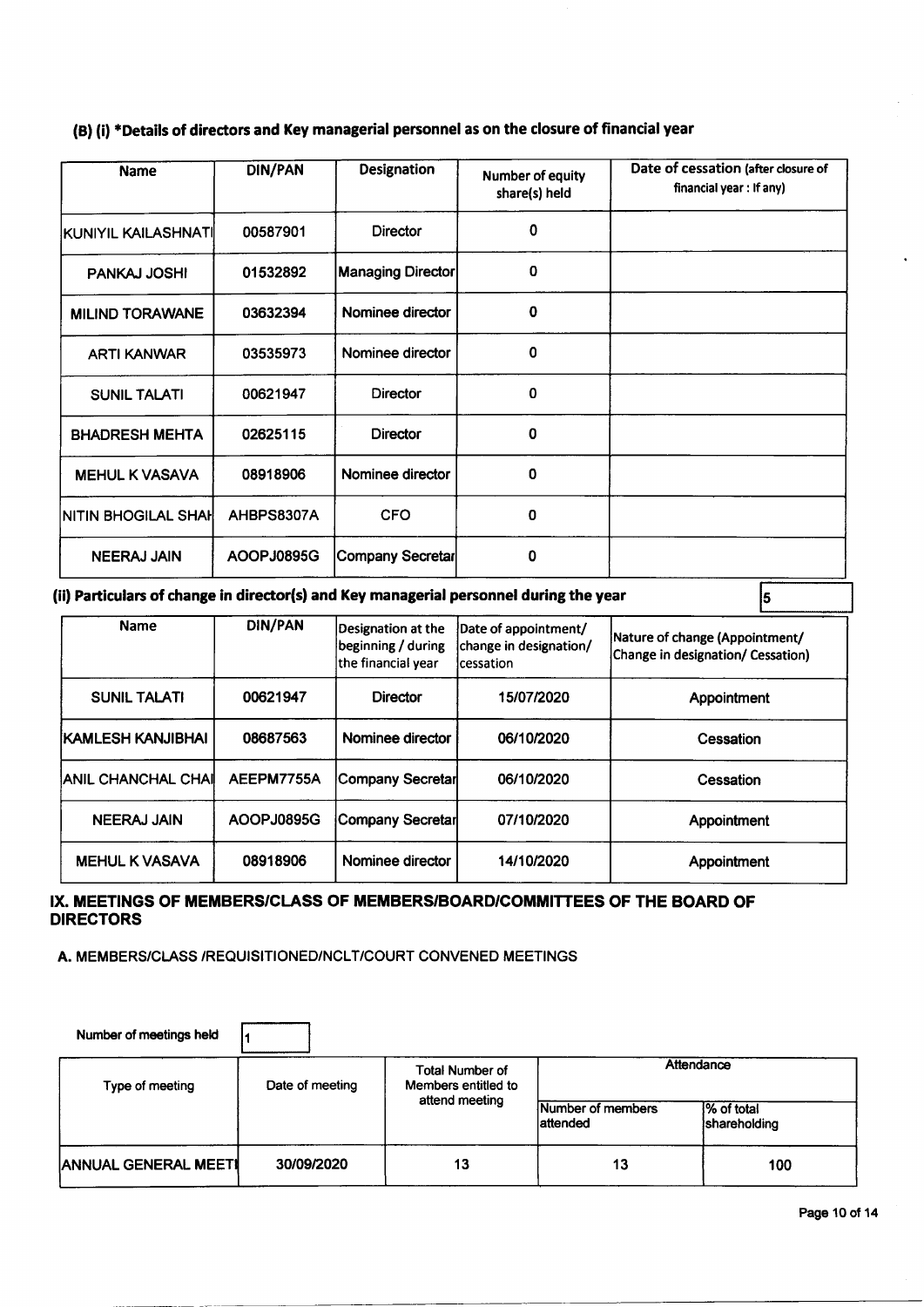#### B. BOARD MEETINGS

|        | *Number of meetings held |                                                               |                                         |                  |
|--------|--------------------------|---------------------------------------------------------------|-----------------------------------------|------------------|
| S. No. | Date of meeting          | <b>Total Number of directors</b><br>associated as on the date |                                         | Attendance       |
|        |                          | of meeting                                                    | <b>Number of directors</b><br>lattended | 1% of attendance |
|        | 25/06/2020               | 6                                                             | 6                                       | 100              |
| 2      | 25/09/2020               |                                                               | 6                                       | 85.71            |
| 3      | 24/12/2020               |                                                               | 6                                       | 85.71            |
| 4      | 24/03/2021               |                                                               |                                         | 100              |

# **C. COMMITTEE MEETINGS**

| Number of meetings held |                           |                 |                                      |                                |                 |  |
|-------------------------|---------------------------|-----------------|--------------------------------------|--------------------------------|-----------------|--|
| S. No.                  | Type of<br>meeting        |                 | <b>Total Number</b><br>of Members as | Attendance                     |                 |  |
|                         |                           | Date of meeting | on the date of<br>the meeting        | Number of members<br>lattended | % of attendance |  |
| 1                       | Audit Committe 25/06/2020 |                 | 2                                    | $\mathbf{2}$                   | 100             |  |
| $\overline{2}$          | Audit Committe 25/09/2020 |                 | 13                                   | 3                              | 100             |  |
| 3                       | Audit Committe 24/12/2020 |                 | 3                                    | 3                              | 100             |  |
| 4                       | Audit Committe 24/03/2021 |                 | 13                                   | 3                              | 100             |  |
| 5                       | Nomination an 25/09/2020  |                 | 14                                   | 4                              | 100             |  |
| 6                       | Risk Managen 11/02/2021   |                 | 3                                    | 3                              | 100             |  |
| 7                       | <b>Asset Liability</b>    | 19/02/2021      | İ3                                   | 3                              | 100             |  |

#### **D. \*ATTENDANCE OF DIRECTORS**

|                |                                      |                                                                                                                                                                               | <b>Board Meetings</b> |                         |             | <b>Committee Meetings</b> |             |          |  |
|----------------|--------------------------------------|-------------------------------------------------------------------------------------------------------------------------------------------------------------------------------|-----------------------|-------------------------|-------------|---------------------------|-------------|----------|--|
| S.<br>No.      | <b>Name</b><br>of the director       | Number of<br><b>Number of</b><br>Meetings which Number of<br>Meetings which Number of<br>l% of<br>Meetings<br><b>Meetings</b><br>director was<br>ldirector was<br>lattendance |                       | l% of<br>lattendance    | held on     |                           |             |          |  |
|                | lattended<br>lentitled to<br>lattend |                                                                                                                                                                               |                       | lentitled to<br>lattend | lattended   |                           | 28/09/2021  |          |  |
|                |                                      |                                                                                                                                                                               |                       |                         |             |                           |             | (Y/N/NA) |  |
|                | <b>KUNIYIL KAIL</b>                  | 4                                                                                                                                                                             | 4                     | 100                     | $\mathbf 0$ | $\mathbf 0$               | $\mathbf 0$ | No       |  |
| $\overline{2}$ | <b>PANKAJ JOSI</b>                   | 4                                                                                                                                                                             | 4                     | 100                     | 6           | 6                         | 100         | No       |  |
| 3              | <b>MILIND TORA</b>                   | 4                                                                                                                                                                             | 4                     | 100                     | 3           | 3                         | 100         | Yes      |  |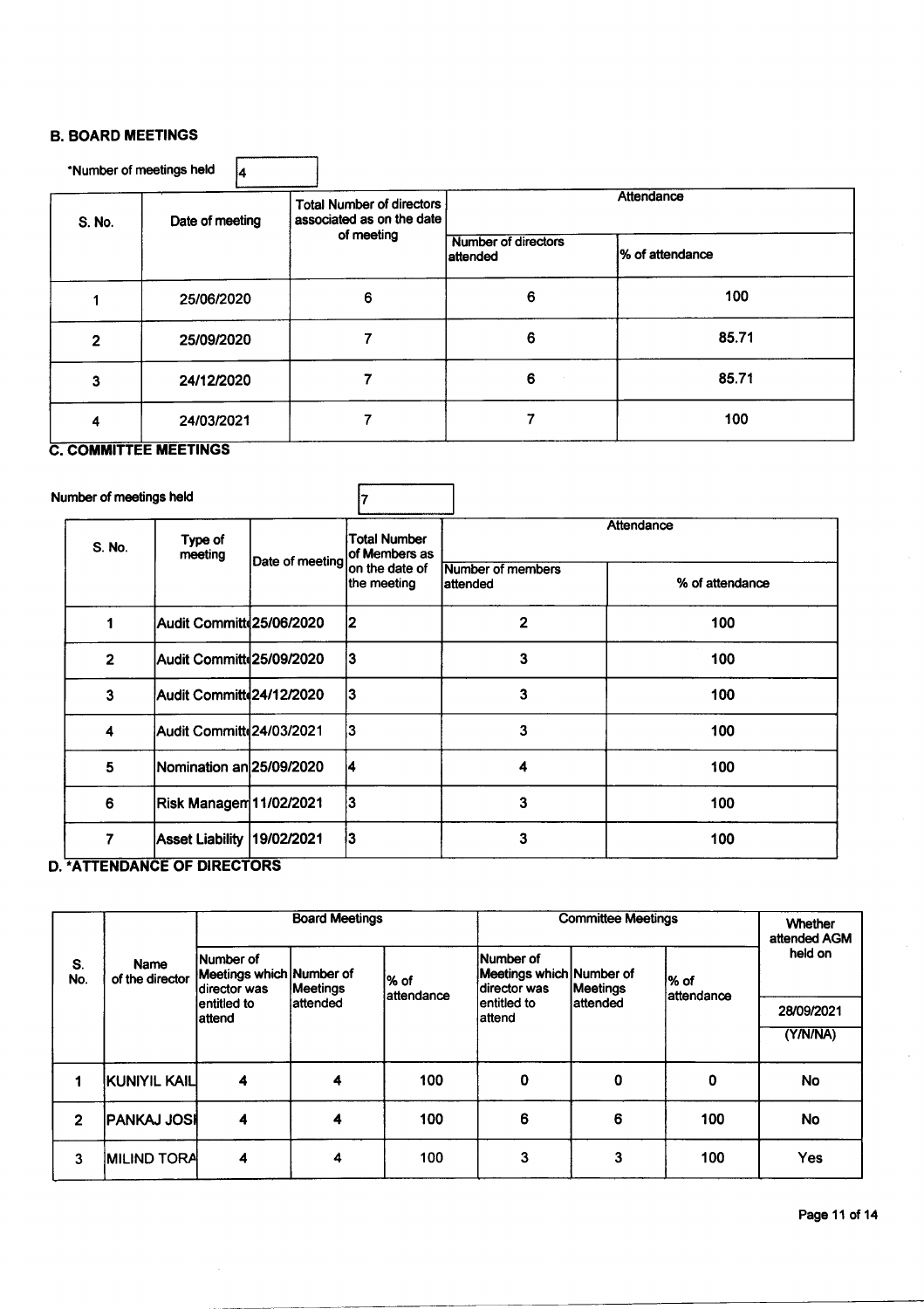| 4 | <b>ARTI KANWA</b>  |   | 2 | 50  |   | 0 |     | No        |
|---|--------------------|---|---|-----|---|---|-----|-----------|
| 5 | <b>SUNIL TALAT</b> |   |   | 100 |   |   | 100 | No        |
| 6 | <b>BHADRESH N</b>  |   |   | 100 | 6 | 6 | 100 | <b>No</b> |
|   | MEHUL K VAS        | ົ |   | 100 | ∍ | ∍ | 100 | No        |

#### X. \*REMUNERATION OF DIRECTORS AND KEY MANAGERIAL PERSONNEL

 $\Box$  Nil

|        | Number of Managing Director, Whole-time Directors and/or Manager whose remuneration details to be entered |             |                     |            |                               |               |                 |
|--------|-----------------------------------------------------------------------------------------------------------|-------------|---------------------|------------|-------------------------------|---------------|-----------------|
| S. No. | <b>Name</b>                                                                                               | Designation | <b>Gross Salary</b> | Commission | Stock Option/<br>Sweat equity | <b>Others</b> | Total<br>Amount |
|        |                                                                                                           |             |                     |            |                               |               | O               |
|        | Total                                                                                                     |             |                     |            |                               |               |                 |

Number of CEO, CFO and Company secretary whose remuneration details to be entered

| S. No.       | Name                         | Designation   | <b>Gross Salary</b> | Commission | Stock Option/<br>Sweat equity | <b>Others</b> | <b>Total</b><br><b>Amount</b> |
|--------------|------------------------------|---------------|---------------------|------------|-------------------------------|---------------|-------------------------------|
|              | <b>SHRI NITIN SHAH</b>       | <b>CFO</b>    | 2,133,562           | 0          | 0                             | 388,521       | 2,522,083                     |
| $\mathbf{2}$ | ANIL CHANCHAL CCompany Secre |               | 677,839             | 0          | 0                             | 733,494       | 1,411,333                     |
| 3            | <b>NEERAJ JAIN</b>           | Company Secre | 452,500             | 0          | 0                             | 0             | 452,500                       |
|              | Total                        |               | 3,263,901           | 0          | 0                             | 1,122,015     | 4,385,916                     |

Number of other direclors whose remuneration details to be entered

2 S. No. Name Designation Gross Salary Commission Stock Option/ Sweat equity Others Total Amount 1 SUNILTALATI INDEPENDENT 0 0 0 0 0 12,000 12,000 2 BHADRESH MEHT. INDEPENDENT 0 0 0 0 0 18,000 18,000 Total | | 0 | 0 | 0 | 30,000 | 30,000

#### XI. MATTERS RELATED TO CERTIFICATION OF COMPLIANCES AND DISCLOSURES

- \* A. \Mrether the company has made cornpliances and disclosures in respecl of applicableg provisions of the Companies Act, 2013 during the year Yes O No
- B. If No, give reasons/observations

 $\vert$ <sub>3</sub>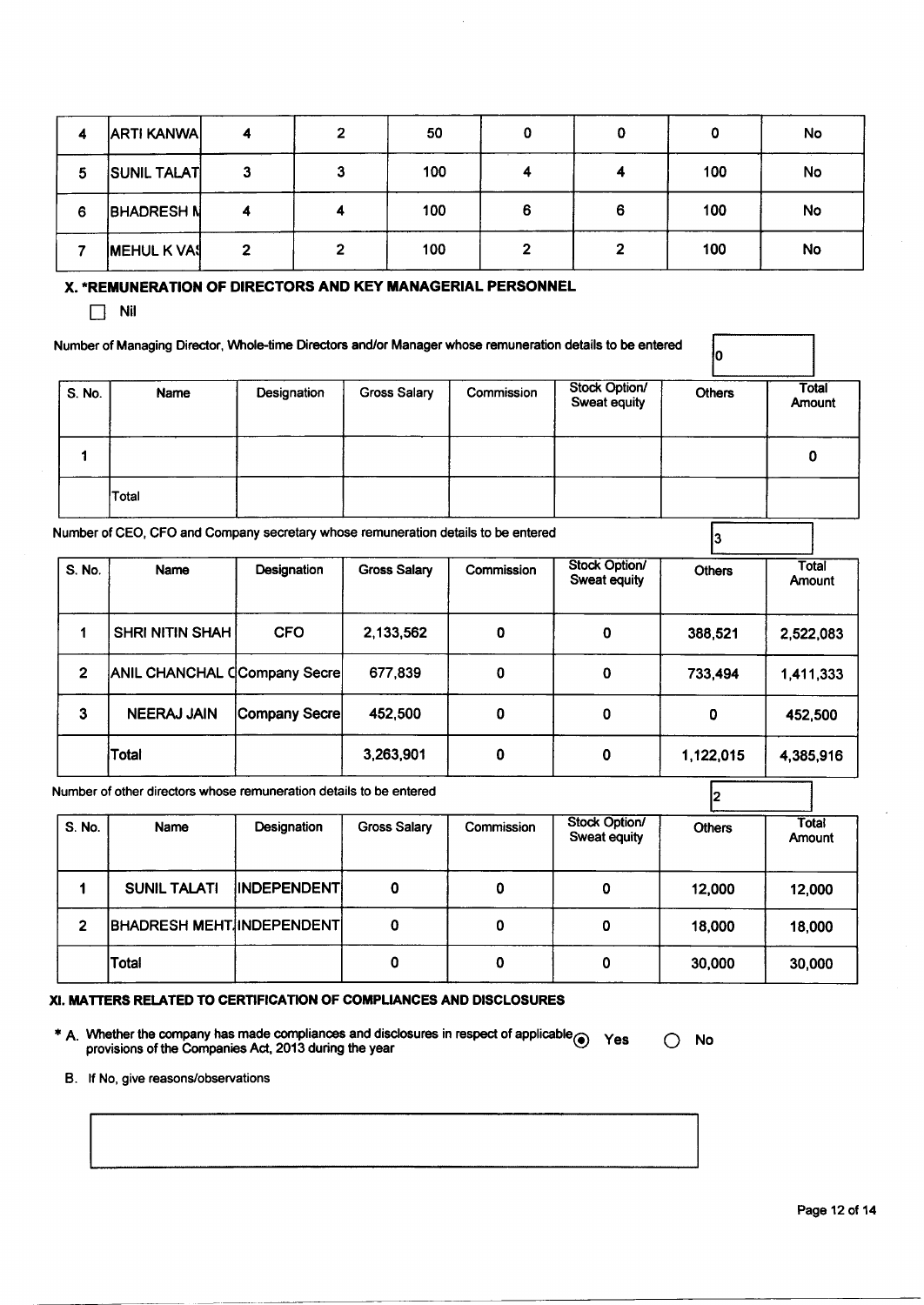#### XII. PENALTY AND PUNISHMENT - DETAILS THEREOF

#### (A) DETAILS OF PENALTIES / PUNISHMENT IMPOSED ON COMPANY/DIRECTORS /OFFICERS  $|\overline{\chi}|$  Nit

| <b>Name of the</b><br>company/directors/<br>lofficers | Name of the court/<br>concerned<br>Authority        | Date of Order        | Name of the Act and<br>Isection under which<br>penalised / punished | Details of penalty/<br>punishment | Details of appeal (if any)<br>including present status |
|-------------------------------------------------------|-----------------------------------------------------|----------------------|---------------------------------------------------------------------|-----------------------------------|--------------------------------------------------------|
|                                                       | (B) DETAILS OF COMPOUNDING OF OFFENCES              | Nil<br>⊠             |                                                                     |                                   |                                                        |
| Name of the<br>company/directors/<br>lofficers        | Name of the court/<br>concerned<br><b>Authority</b> | <b>Date of Order</b> | Name of the Act and<br>Isection under which<br>loffence committed   | <b>Particulars of</b><br>loffence | Amount of compounding (in<br>(Rupees)                  |
|                                                       |                                                     |                      |                                                                     |                                   |                                                        |

XIII. Whether complete list of shareholders, debenture holders has been enclosed as an attachment

O YesQ No

#### XIV. COMPLIANCE OF SUB-SECTION (2) OF SECTION 92, IN CASE OF LISTED COMPANIES

ln case of a listed oompany or a company having paid up share capital of Ten Crore rupees or more or turnover of Fifty Crore rupees or more, details of company secretary in whole time praclice certifying the annual retum in Form MGT-8.

| Name                           | <b>ASHWIN SHAH</b>            |  |  |  |
|--------------------------------|-------------------------------|--|--|--|
| Whether associate or fellow    | Associate <sup>O</sup> Fellow |  |  |  |
| Certificate of practice number | 1640                          |  |  |  |

#### l/We certify that:

(a) The return states the facts, as they stood on the date of the closure of the financial year aforesaid correc{ly and adequately. (b) Unless otherwise expressly stated to the contrary elsewhere in this Return, the Company has complied with all the provisions of the Act during the financial year.

#### Declaration

I am Authorised by the Board of Directors of the company vide resolution no.  $\frac{15}{15}$  dated  $\frac{25/09/2020}{25/09/2020}$ 

(DD/MM/YYYY) to sign this form and declare that all the requirements of the Companies Act, 2013 and the rules made thereunder in respect of the subjed matter of this form and matters incidental thereto have been compiled with. I further declare that:

- 1. Whatever is stated in this form and in the attachrnents thereto is true, coneci and complete and no information material to the subject matter of this form has been suppressed or concealed and is as per the original records maintained by the company.
- 2. All the required attachments have been completely and legibly attached to this form.